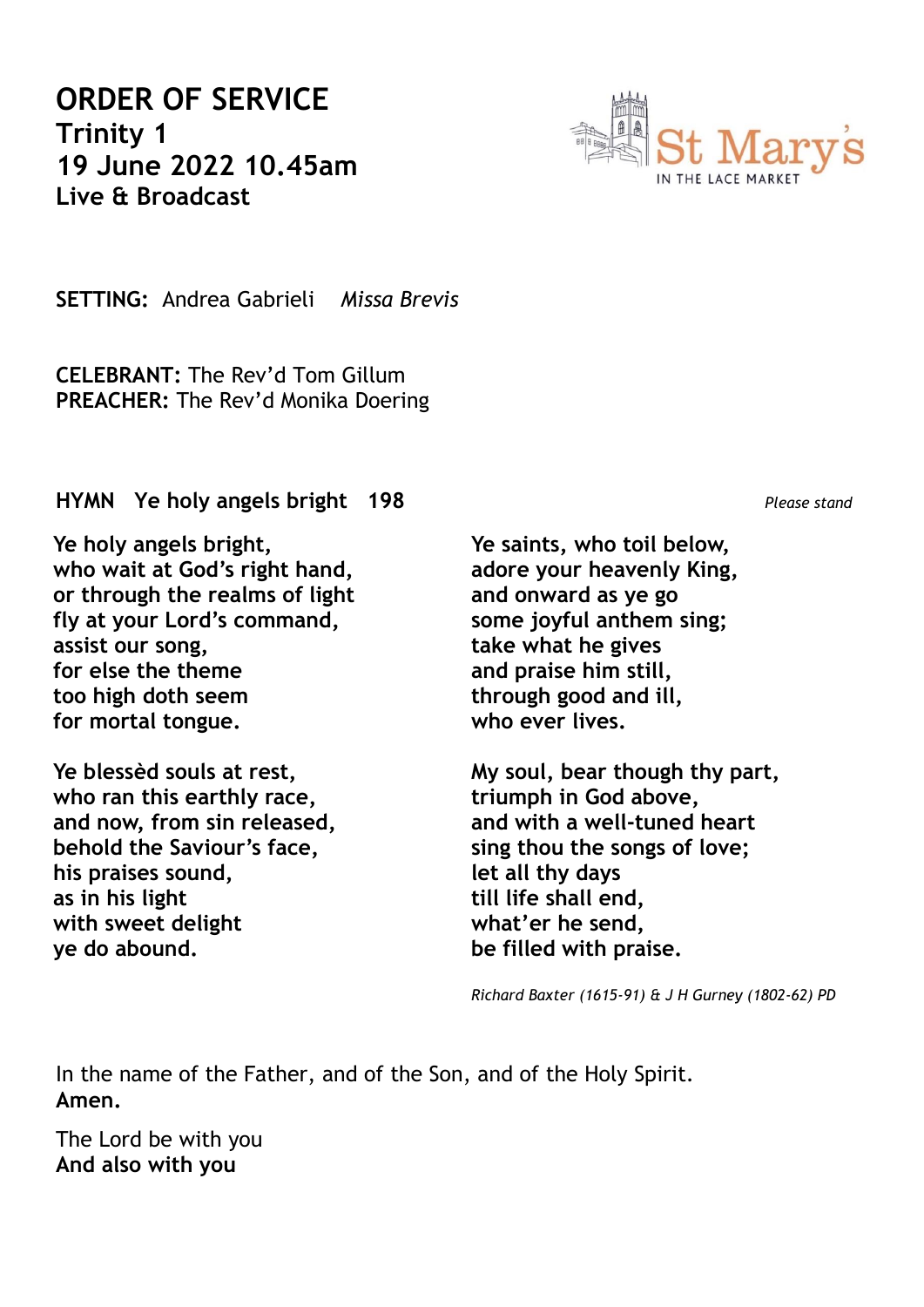## **WELCOME & NOTICES** *Please sit*

#### **COLLECT FOR PURITY**

**Almighty God, to whom all hearts are open, all desires known, and from whom no secrets are hidden: cleanse the thoughts of our hearts by the inspiration of your Holy Spirit, that we may perfectly love you, and worthily magnify your holy name; through Christ our Lord. Amen** 

#### **CONFESSION**

God so loved the world that He gave His only Son Jesus Christ to save us from our sins, to be our advocate in heaven and to bring us to eternal life.

Let us confess our sins to Almighty God in penitence and faith, firmly resolved to keep God's commandments and to live in love and peace with all.

**Father eternal, giver of light and grace, we have sinned against you and against our neighbour, in what we have thought, in what we have said and done, through ignorance, through weakness, through our own deliberate fault. We have wounded your love and marred your image in us. We are sorry and ashamed and repent of all our sins. For the sake of your Son Jesus Christ, who died for us, forgive us all that is past and lead us out from darkness to walk as children of light. Amen.**

**KYRIE**

Lord have mercy Christ have mercy Lord have mercy *Kyrie eleison Christe eleison Kyrie eleison*

#### **ABSOLUTION**

Almighty God, who forgives all who truly repent, have mercy upon you, pardon and deliver you from all your sins, confirm and strengthen you in all goodness, and keep you in life eternal; through Jesus Christ our Lord. **Amen**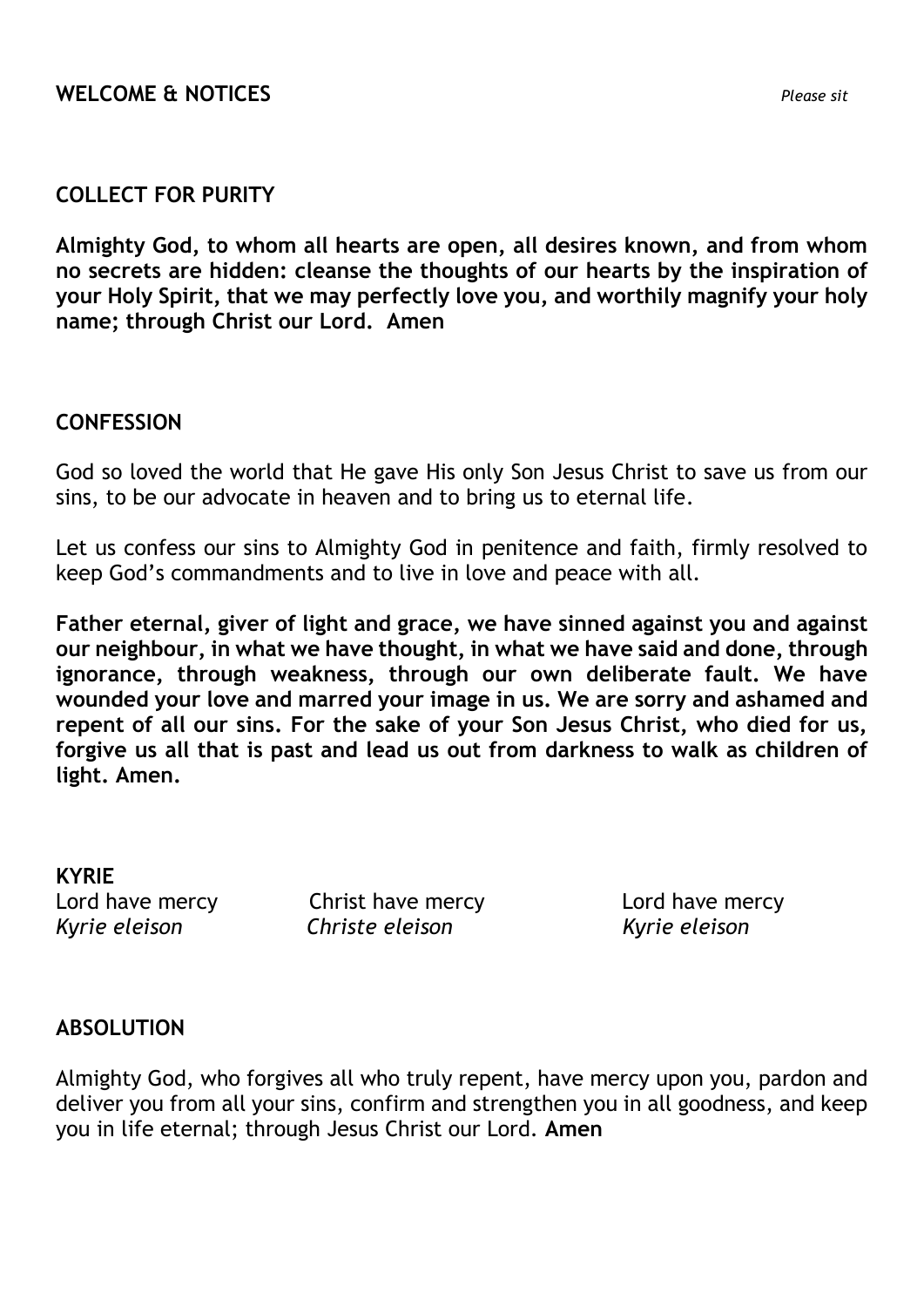Gloria in excelsis Deo et in terra pax hominibus bonae voluntatis. Laudamus te, benedicimus te, adoramus te, glorificamus te, gratias agimus tibi propter magnam gloriam tuam, Domine Deus, Rex cælestis, Deus Pater omnipotens. Domine Fili unigenite, Iesu Christe, Domine Deus, Agnus Dei, Filius Patris, qui tollis peccata mundi, miserere nobis ; qui tollis peccata mundi, suscipe deprecationem nostram. Qui sedes ad dexteram Patris, miserere nobis. Quoniam tu solus Sanctus, tu solus Dominus, tu solus Altissimus,Iesu Christe, cum Sancto Spiritu : in gloria Dei Patris. **Amen**.

Glory to God in the highest, and peace to his people on earth.

Lord God, heavenly King, almighty God and Father, we worship you, we give you thanks, we praise you for your glory.

Lord Jesus Christ, only Son of the Father, Lord God, Lamb of God, you take away the sin of the world: have mercy on us; you are seated at the right hand of the Father: receive our prayer.

For you alone are the Holy One, you alone are the Lord, you alone are the Most High, Jesus Christ, with the Holy Spirit, in the glory of God the Father. **Amen.**

# **COLLECT** *Please sit*

O God, the strength of all those who put their trust in you, mercifully accept our prayers and, because through the weakness of our mortal nature we can do no good thing without you, grant us the help of your grace, that in the keeping of your commandments we may please you both in will and deed; through Jesus Christ your Son our Lord, who is alive and reigns with you, in the unity of the Holy Spirit, one God, now and for ever. **Amen**.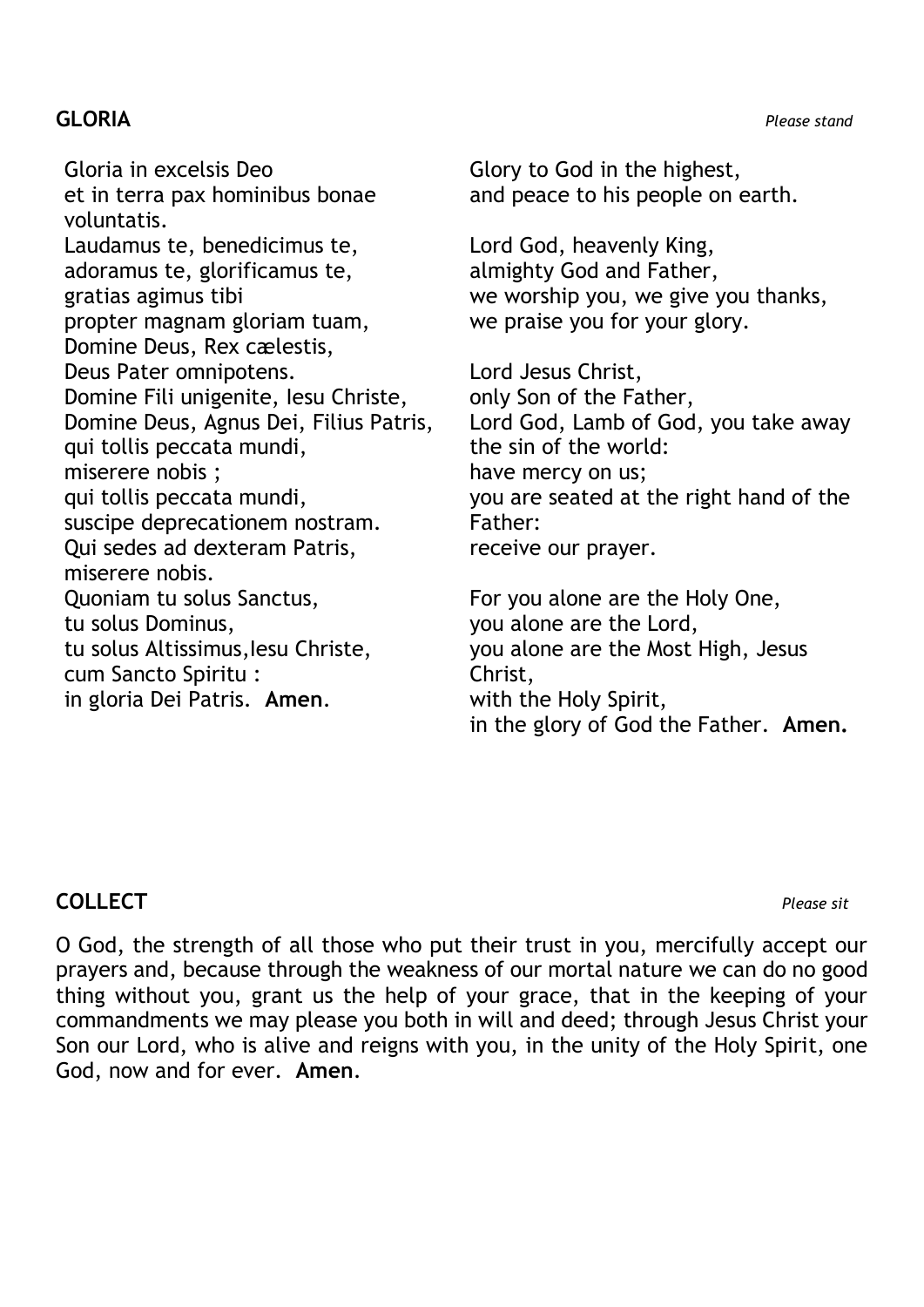# **FIRST READING** 1 Kings 19.1-4, 8-15a read by Ruth Lindstrom

Ahab told Jezebel all that Elijah had done and how he had killed all the prophets with the sword. Then Jezebel sent a messenger to Elijah, saying, "So may the gods do to me and more also, if I do not make your life like the life of one of them by this time tomorrow." Then he was afraid; he got up and fled for his life and came to Beer-sheba, which belongs to Judah; he left his servant there.

But he himself went a day's journey into the wilderness and came and sat down under a solitary broom tree. He asked that he might die, "It is enough; now, O LORD, take away my life, for I am no better than my ancestors."

He got up and ate and drank; then he went in the strength of that food forty days and forty nights to Horeb the mount of God. At that place he came to a cave and spent the night there.

Then the word of the LORD came to him, saying, "What are you doing here, Elijah?" He answered, "I have been very zealous for the LORD, the God of hosts, for the Israelites have forsaken your covenant, thrown down your altars, and killed your prophets with the sword. I alone am left, and they are seeking my life, to take it away."

He said, "Go out and stand on the mountain before the LORD, for the LORD is about to pass by." Now there was a great wind, so strong that it was splitting mountains and breaking rocks in pieces before the LORD, but the LORD was not in the wind, and after the wind an earthquake, but the LORD was not in the earthquake, and after the earthquake a fire, but the LORD was not in the fire, and after the fire a sound of sheer silence. When Elijah heard it, he wrapped his face in his mantle and went out and stood at the entrance of the cave. Then there came a voice to him that said, "What are you doing here, Elijah?" He answered, "I have been very zealous for the LORD, the God of hosts, for the Israelites have forsaken your covenant, thrown down your altars, and killed your prophets with the sword. I alone am left, and they are seeking my life, to take it away." Then the LORD said to him, "Go, return on your way to the wilderness of Damascus; when you arrive, you shall anoint Hazael as king over Aram.

This is the word of the Lord **Thanks be to God**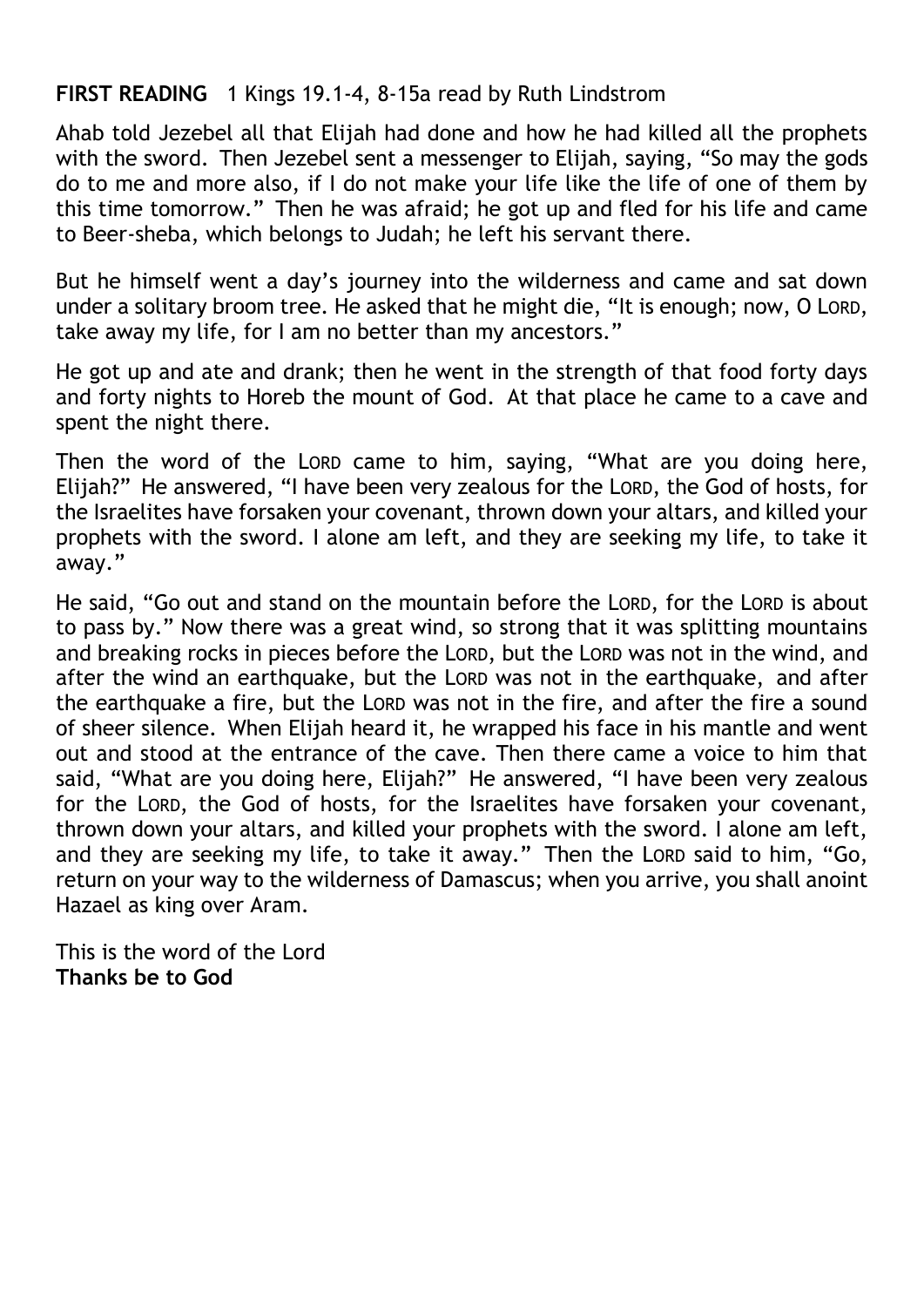## **PSALM 22.19-28**

But be not thou far from me, O Lord : thou art my succour, haste thee to help me. Deliver my soul from the sword : my darling from the power of the dog.

Save me from the lion's mouth : thou hast heard me also from among the horns of the unicorns.

I will declare thy Name unto my brethren : in the midst of the congregation will I praise thee.

O praise the Lord, ye that fear him : magnify him, all ye of the seed of Jacob, and fear him, all ye seed of Israel;

For he hath not despised, nor abhorred, the low estate of the poor : he hath not hid his face from him, but when he called unto him he heard him.

My praise is of thee in the great congregation : my vows will I perform in the sight of them that fear him.

The poor shall eat and be satisfied : they that seek after the Lord shall praise him; your heart shall live for ever.

All the ends of the world shall remember themselves, and be turned unto the Lord : and all the kindreds of the nations shall worship before him.

For the kingdom is the Lord's : and he is the Governor among the people.

 *Please stand*

Glory be to the Father, and to the Son: and to the Holy Ghost; As it was in the beginning, is now, and ever shall be: world without end. **Amen** 

**GOSPEL READING** Luke 8.26-39 read by Chris Neep*Remain standing*

Hear the Gospel of our Lord Jesus Christ according to Luke **Glory to you, O Lord**

Then they arrived at the region of the Gerasenes, which is opposite Galilee. As he stepped out on shore, a man from the city who had demons met him. For a long time he had not worn any clothes, and he did not live in a house but in the tombs. When he saw Jesus, he cried out and fell down before him, shouting, "What have you to do with me, Jesus, Son of the Most High God? I beg you, do not torment me," for Jesus had commanded the unclean spirit to come out of the man. (For many times it had seized him; he was kept under guard and bound with chains and shackles, but he would break the bonds and be driven by the demon into the wilds.) Jesus then asked him, "What is your name?" He said, "Legion," for many demons had entered him. They begged him not to order them to go back into the abyss.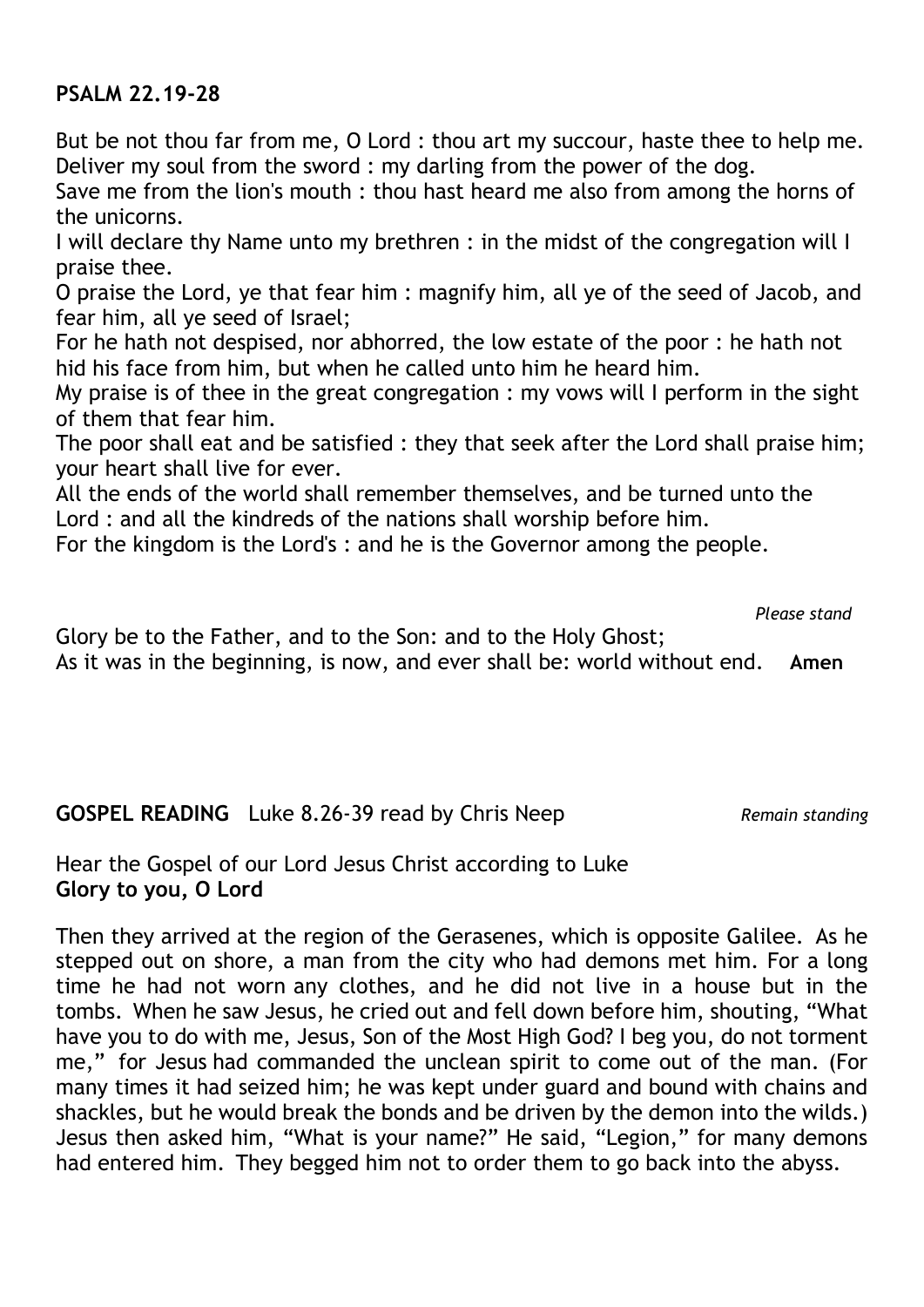Now there on the hillside a large herd of swine was feeding, and the demons begged Jesus to let them enter these. So he gave them permission. Then the demons came out of the man and entered the swine, and the herd stampeded down the steep bank into the lake and was drowned.

When the swineherds saw what had happened, they ran off and told it in the city and in the country. Then people came out to see what had happened, and when they came to Jesus, they found the man from whom the demons had gone sitting at the feet of Jesus, clothed and in his right mind. And they became frightened.

Those who had seen it told them how the one who had been possessed by demons had been healed. Then the whole throng of people of the surrounding region of the Gerasenes asked Jesus to leave them, for they were seized with great fear. So he got into the boat and returned. The man from whom the demons had gone out begged that he might be with him, but Jesus sent him away, saying, "Return to your home, and declare how much God has done for you." So he went away, proclaiming throughout the city how much Jesus had done for him.

This is the Gospel of the Lord **Praise to you, O Christ**

**SERMON** *Please sit*

# **CREED** *Please stand*

**We believe in one God, the Father, the Almighty, maker of heaven and earth, of all that is, seen and unseen.** 

**We believe in one Lord, Jesus Christ, the only Son of God, eternally begotten of the Father, God from God, Light from Light, true God from true God, begotten, not made, of one Being with the Father; through him all things were made. For us and for our salvation he came down from heaven, was incarnate from the Holy Spirit and the Virgin Mary and was made man. For our sake he was crucified under Pontius Pilate; he suffered death and was buried. On the third day he rose again in accordance with the Scriptures; he ascended into heaven and is seated at the right hand of the Father. He will come again in glory to judge the living and the dead, and his kingdom will have no end.** 

**We believe in the Holy Spirit, the Lord, the giver of life, who proceeds from the Father and the Son, who with the Father and the Son is worshipped and glorified, who has spoken through the prophets. We believe in one holy catholic and apostolic Church. We acknowledge one baptism for the forgiveness of sins. We look for the resurrection of the dead, and the life of the world to come. Amen.**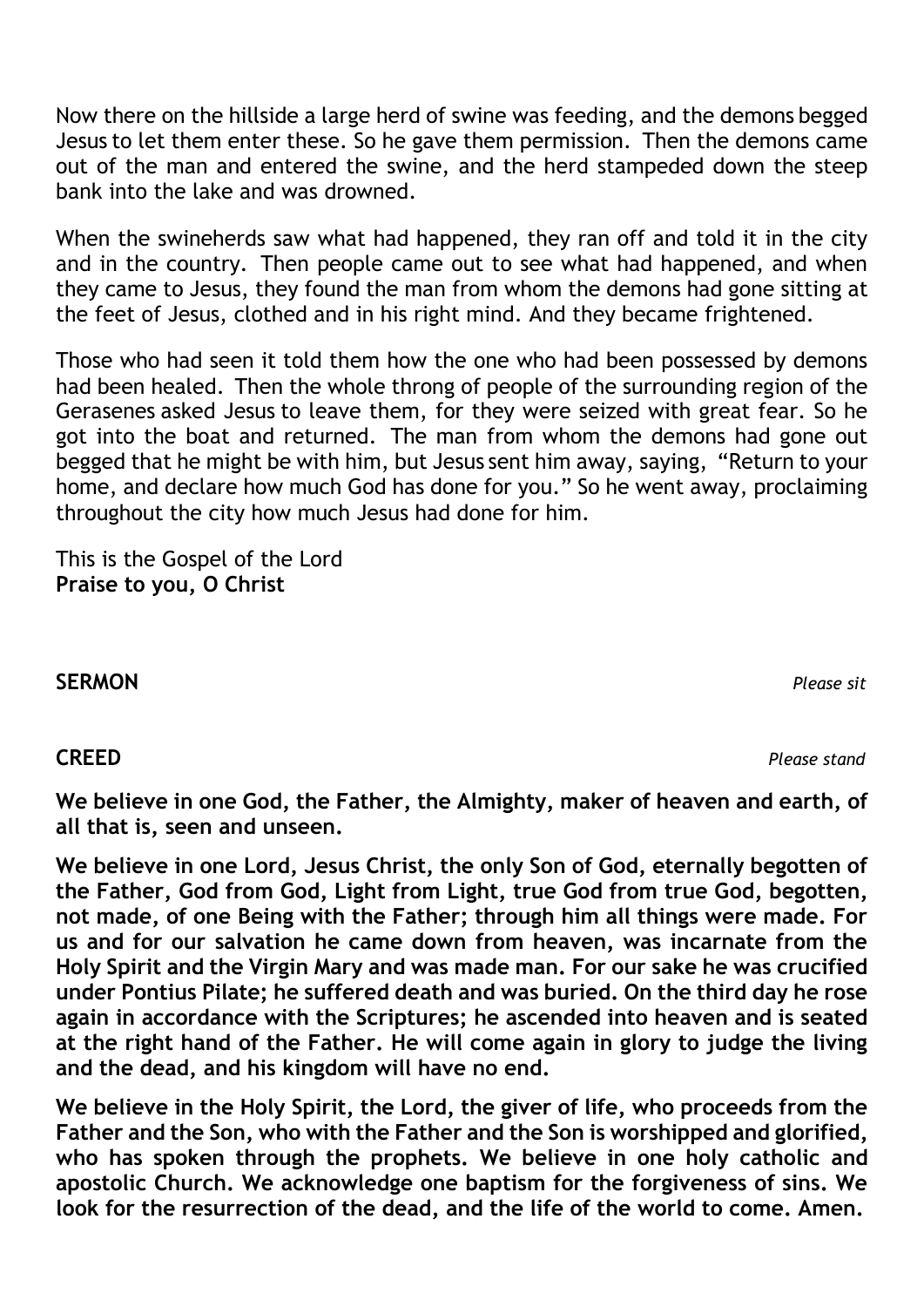# **PRAYERS OF INTERCESSION** led by Julia Barrow *Please sit*

In response to 'Lord, hear us' please say **'Lord, graciously hear us'** Merciful Father, **Accept these prayers for the sake of your Son, our Saviour Jesus Christ. Amen.**

## **THE PEACE**

We are the body of Christ. In the one Spirit we were all baptized into one body. Let us then pursue all that makes for peace and builds up our common life.

The peace of the Lord be always with you **and also with you.**

| HYMN Dear Lord and Father of mankind 115                                                                                                                                                        |                                   | Please stand |
|-------------------------------------------------------------------------------------------------------------------------------------------------------------------------------------------------|-----------------------------------|--------------|
| Dear Lord and Father of mankind,<br>forgive our foolish ways;<br>re-clothe us in our rightful mind,<br>in purer lives thy service find,<br>in deeper reverence praise.                          |                                   |              |
| In simple trust like theirs who heard,<br>beside the Syrian sea,<br>the gracious calling of the Lord,<br>let us, like them, without a word<br>rise up and follow thee.                          |                                   |              |
| Drop thy still dews of quietness,<br>till all our strivings cease;<br>take from our souls the strain and stress,<br>and let our ordered lives confess<br>the beauty of thy peace.               |                                   |              |
| Breathe through the heats of our desire<br>thy coolness and thy balm;<br>let sense be dumb, let flesh retire;<br>speak through the earthquake, wind, and fire,<br>O still, small voice of calm. | J G Whittier (1807-92) PD 4753678 |              |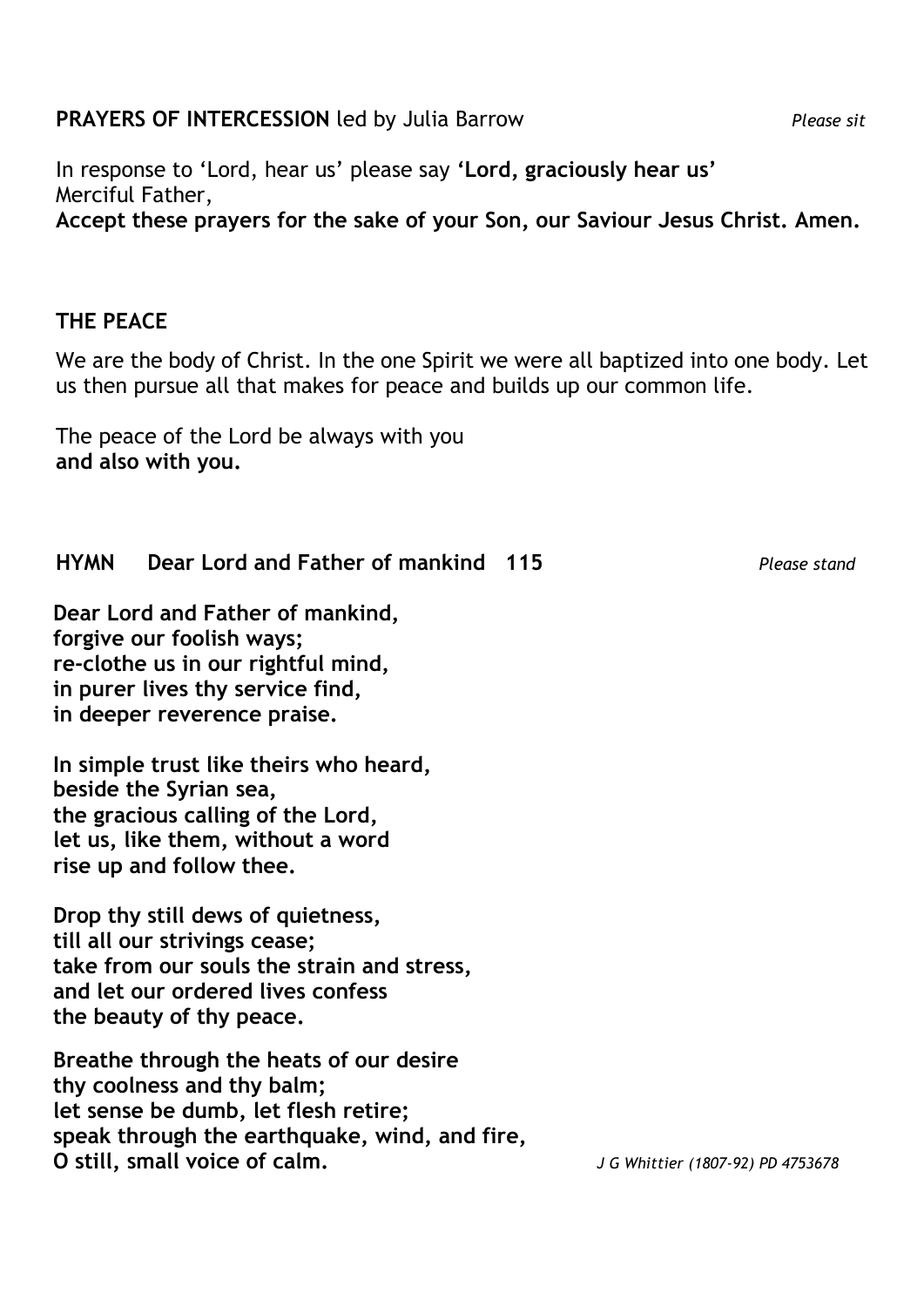The Lord is here **His Spirit is with us**

Lift up your hearts **We lift them to the Lord**

Let us give thanks to the Lord our God **It is right to give thanks and praise**

It is indeed right, it is our duty and our joy, at all times and in all places to give you thanks and praise, holy Father, heavenly King, almighty and eternal God, through Jesus Christ your Son our Lord.

For he is your living Word; through him you have created all things from the beginning, and formed us in your own image.

Through him you have freed us from the slavery of sin, giving him to be born of a woman and to die upon the cross; you raised him from the dead and exalted him to your right hand on high.

Through him you have sent upon us your holy and life-giving Spirit, and made us a people for your own possession.

Therefore with angels and archangels, and with all the company of heaven, we proclaim your great and glorious name, for ever praising you and saying:

Holy, holy, holy Lord, God of power and might, Heaven and earth are full of your glory, Hosanna in the highest. Blessed is he who comes in the name of the Lord. Hosanna in the highest.

Sanctus, Sanctus, Sanctus, Dominus Deus Sabbaoth, Pleni sunt cœli et terra gloria tua. Hosanna in excelsis Benedictus qui venit in nomine Domini Hosanna in excelsis.

*Please sit* 

Accept our praises, heavenly Father, through your Son our Saviour Jesus Christ, and as we follow his example and obey his command, grant that by the power of your Holy Spirit these gifts of bread and wine may be to us his body and his blood; who, in the same night that he was betrayed, took bread and gave you thanks; he broke it and gave it to his disciples, saying: Take, eat; this is my body which is given for you; do this in remembrance of me.

In the same way, after supper he took the cup and gave you thanks; he gave it to them, saying: Drink this, all of you; this is my blood of the new covenant, which is shed for you and for many for the forgiveness of sins. Do this, as often as you drink it, in remembrance of me.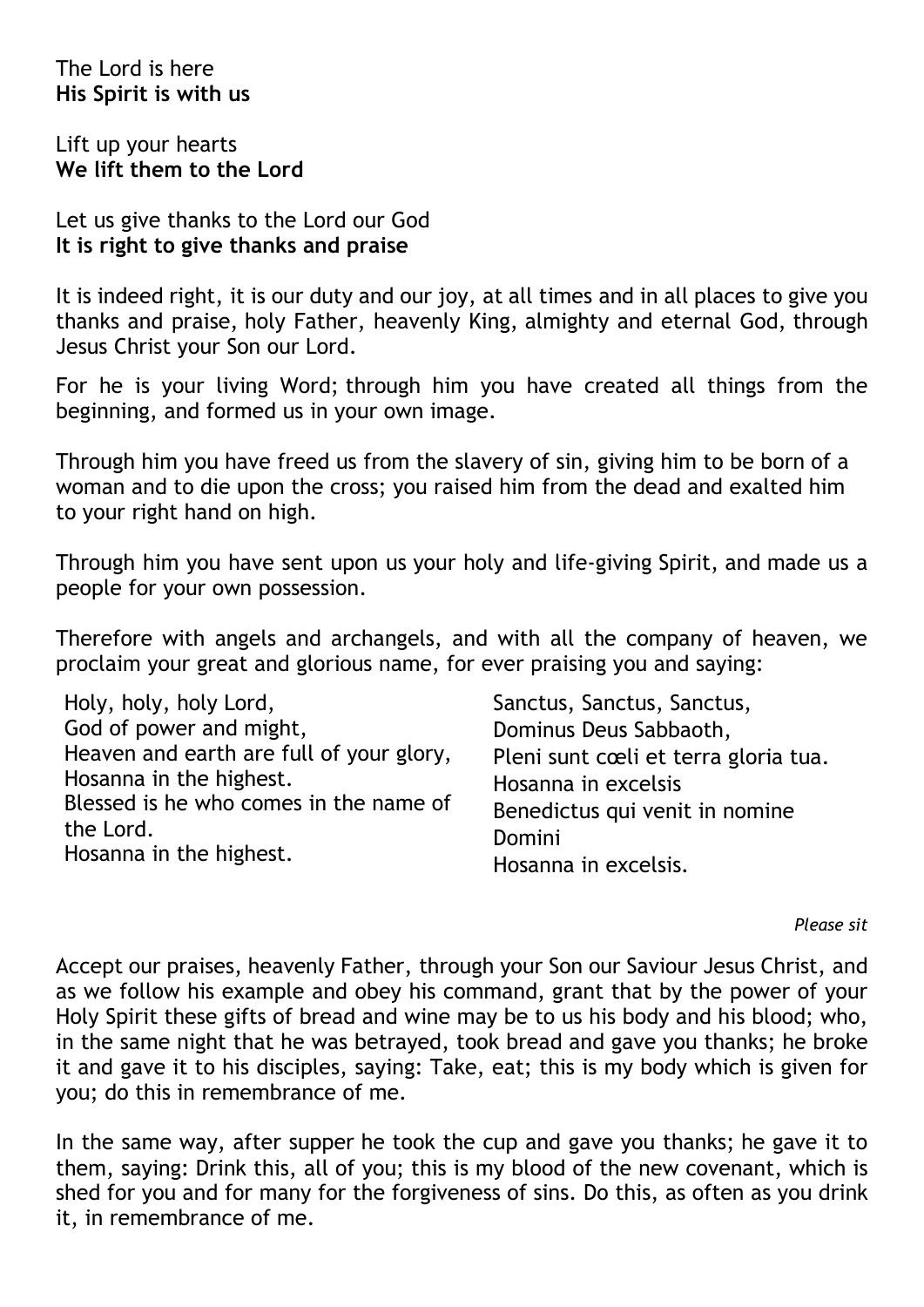Therefore, heavenly Father, we remember his offering of himself made once for all upon the cross; we proclaim his mighty resurrection and glorious ascension; we look for the coming of your kingdom, and with this bread and this cup we make the memorial of Christ your Son our Lord.

Great is the mystery of faith:

**Christ has died: Christ is risen: Christ will come again.**

Accept through him, our great high priest, this our sacrifice of thanks and praise, and as we eat and drink these holy gifts in the presence of your divine majesty, renew us by your Spirit, inspire us with your love and unite us in the body of your Son, Jesus Christ our Lord.

Through him, and with him, and in him, in the unity of the Holy Spirit, with all who stand before you in earth and heaven, we worship you, Father almighty, in songs of everlasting praise:

**Blessing and honour and glory and power be yours for ever and ever. Amen**

# **THE LORD'S PRAYER**

As our Saviour taught us, so we pray

**Our Father, who art in heaven, hallowed be thy name; thy kingdom come; thy will be done; on earth as it is in heaven. Give us this day our daily bread. And forgive us our trespasses, as we forgive those who trespass against us. And lead us not into temptation; but deliver us from evil. For thine is the kingdom, the power and the glory, for ever and ever. Amen.**

# **THE BREAKING OF THE BREAD**

We break this bread to share in the body of Christ. **Though we are many, we are one body, because we all share in one bread.**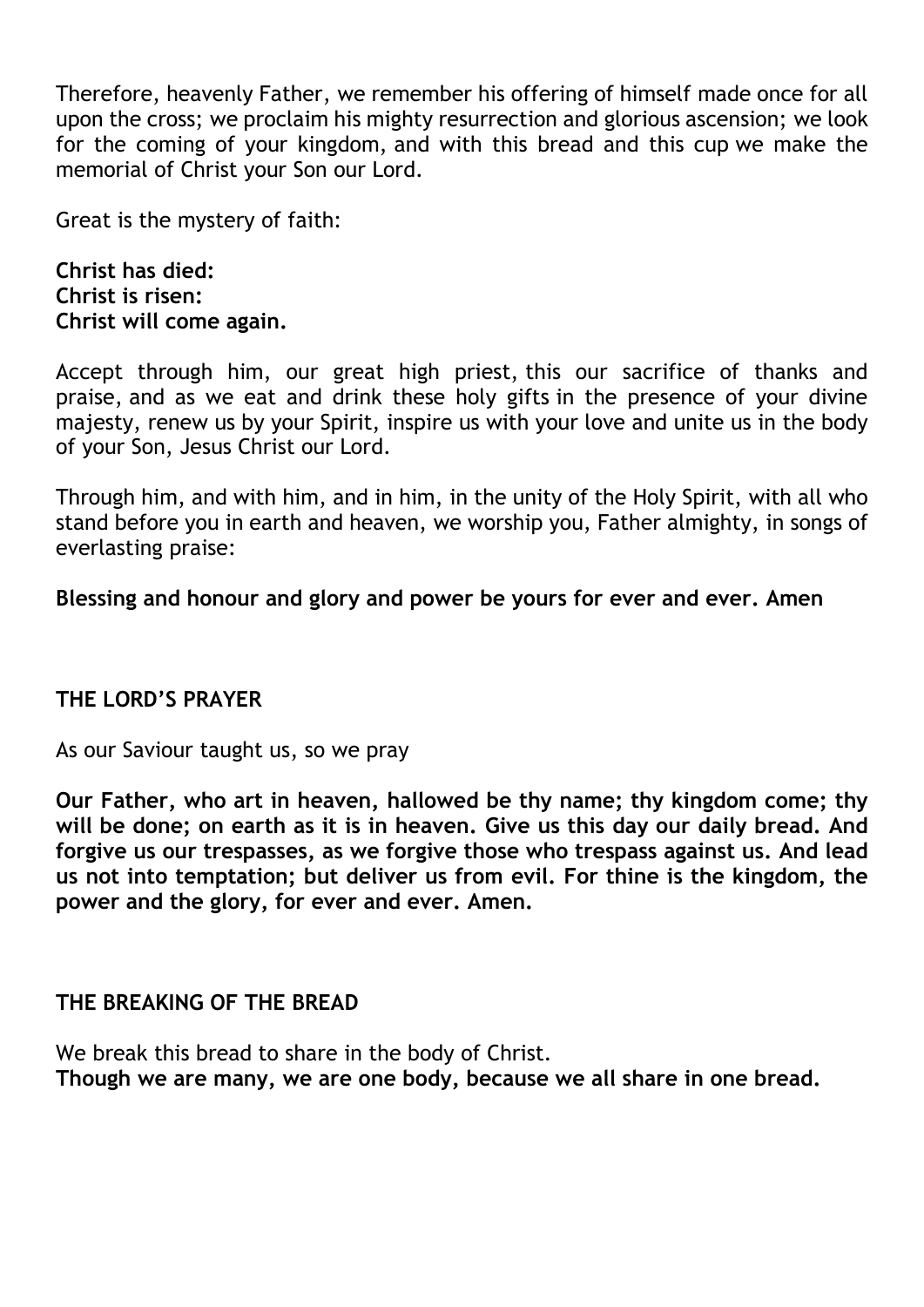## **AGNUS DEI**

Lamb of God, you take away the sin of the world, have mercy on us Lamb of God, you take away the sin of the world, have mercy on us Lamb of God, you take away the sin of the world, grant us peace.

## **INVITATION TO COMMUNION**

Draw near with faith. Receive the body of our Lord Jesus Christ which he gave for you, and his blood which he shed for you. Eat and drink in remembrance that he died for you, and feed on him in your hearts by faith with thanksgiving.

*Everyone is invited to come forward. If you have been confirmed, or if you usually receive in your own church, please join with us in receiving a piece of bread dipped in wine. If you would prefer, please come so that we can pray silently for you to receive God's blessing.*

## **COMMUNION MOTET** *O salutaris hostia* Alain

| O salutaris Hostia,                                                                                 | O saving Victim, opening wide                                                                                                                       |
|-----------------------------------------------------------------------------------------------------|-----------------------------------------------------------------------------------------------------------------------------------------------------|
| Quae caeli pandis ostium:                                                                           | The gates of heaven to all below,                                                                                                                   |
| Bella premunt hostilia,                                                                             | Our foes press on from every side;                                                                                                                  |
| Da robur, fer auxilium.                                                                             | Thine aid supply, thy strength bestow.                                                                                                              |
| Uni trinoque Domino<br>Sit semperiterna Gloria,<br>Qui vitam sine termino<br>Nobis donet in patria. | All praise and thanks to thee ascend<br>Forevermore, blest One in Three<br>O grant us life that shall not end<br>In our true native land with thee. |

#### **POST COMMUNION PRAYER**

**Father of all, we give you thanks and praise, that when we were still far off you met us in your Son and brought us home. Dying and living, he declared your love, gave us grace, and opened the gate of glory. May we who share Christ's body live his risen life; we who drink his cup bring life to others; we whom the Spirit lights give light to the world. Keep us firm in the hope you have set before us, so we and all your children shall be free, and the whole earth live to praise your name; through Christ our Lord. Amen.**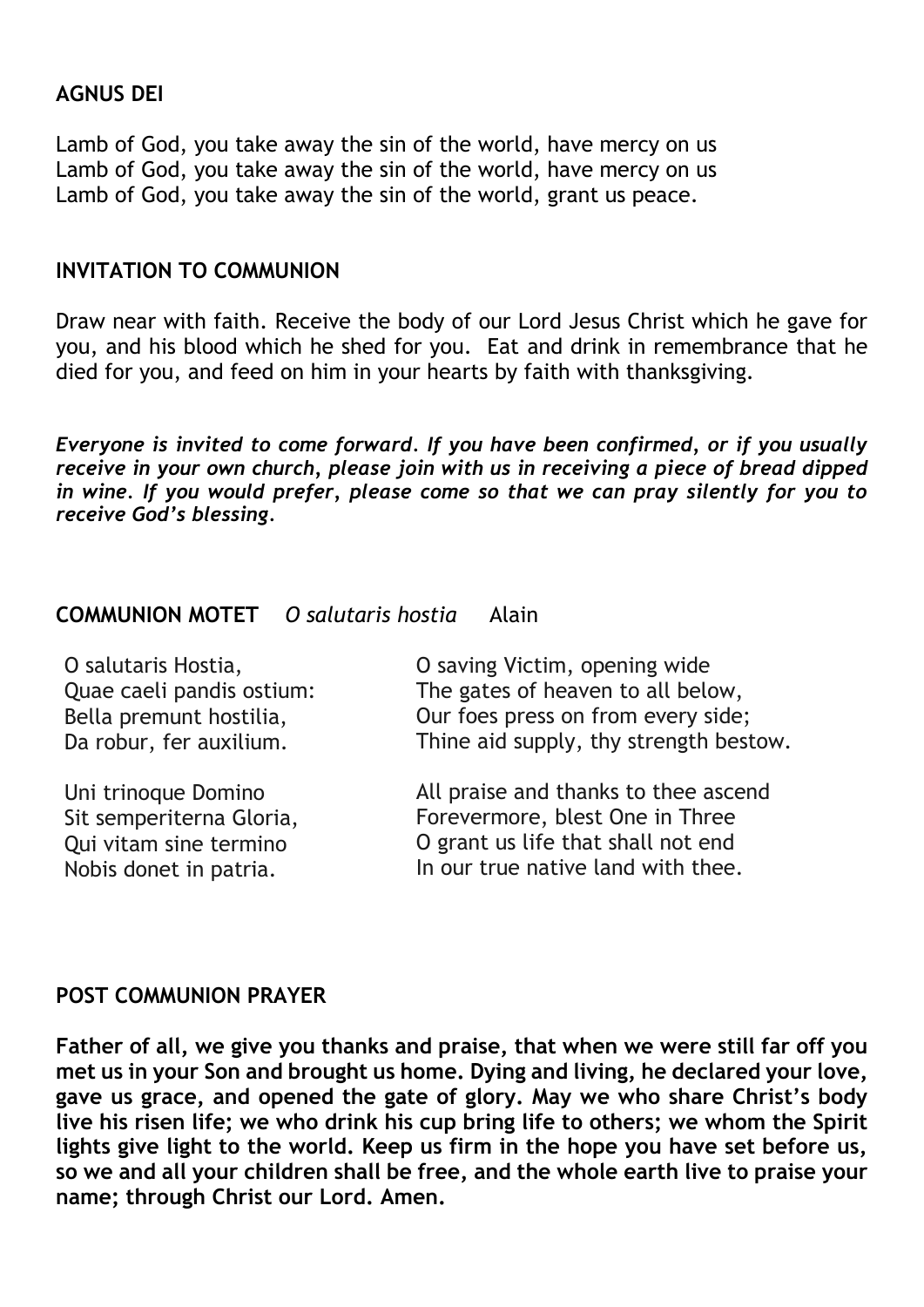## **THE BLESSING** *Please stand*

The peace of God which passes all understanding keep your hearts and minds in the knowledge and the love of God and of his Son Jesus Christ our Lord; and the blessing of God Almighty, the Father, the Son, and the Holy Spirit, be among you and remain with you always. **Amen**

# **HYMN O Jesus I have promised 235**

**O Jesus I have promised to serve thee to the end; be thou for ever near me, my Master and my Friend: I shall not fear the battle if thou art by my side, nor wander from the pathway if thou wilt be my guide.**

**O let me hear thee speaking in accents clear and still, above the storms of passion, the murmurs of self-will; O speak to reassure me, to hasten or control; O speak, and make me listen, thou guardian of my soul.**

**O Jesus, thou hast promised to all who follow thee, that where thou art in glory there shall thy servant be; and, Jesus, I have promised to serve thee to the end: O give me grace to follow, my Master and my Friend.**

**O let me see thy foot-marks, and in them plant mine own; my hope to follow duly is in thy strength alone: O guide me, call me, draw me, uphold me to the end; and then in heaven receive me, my Saviour and my Friend.** *J E Bode (1816-74) PD 1831356*